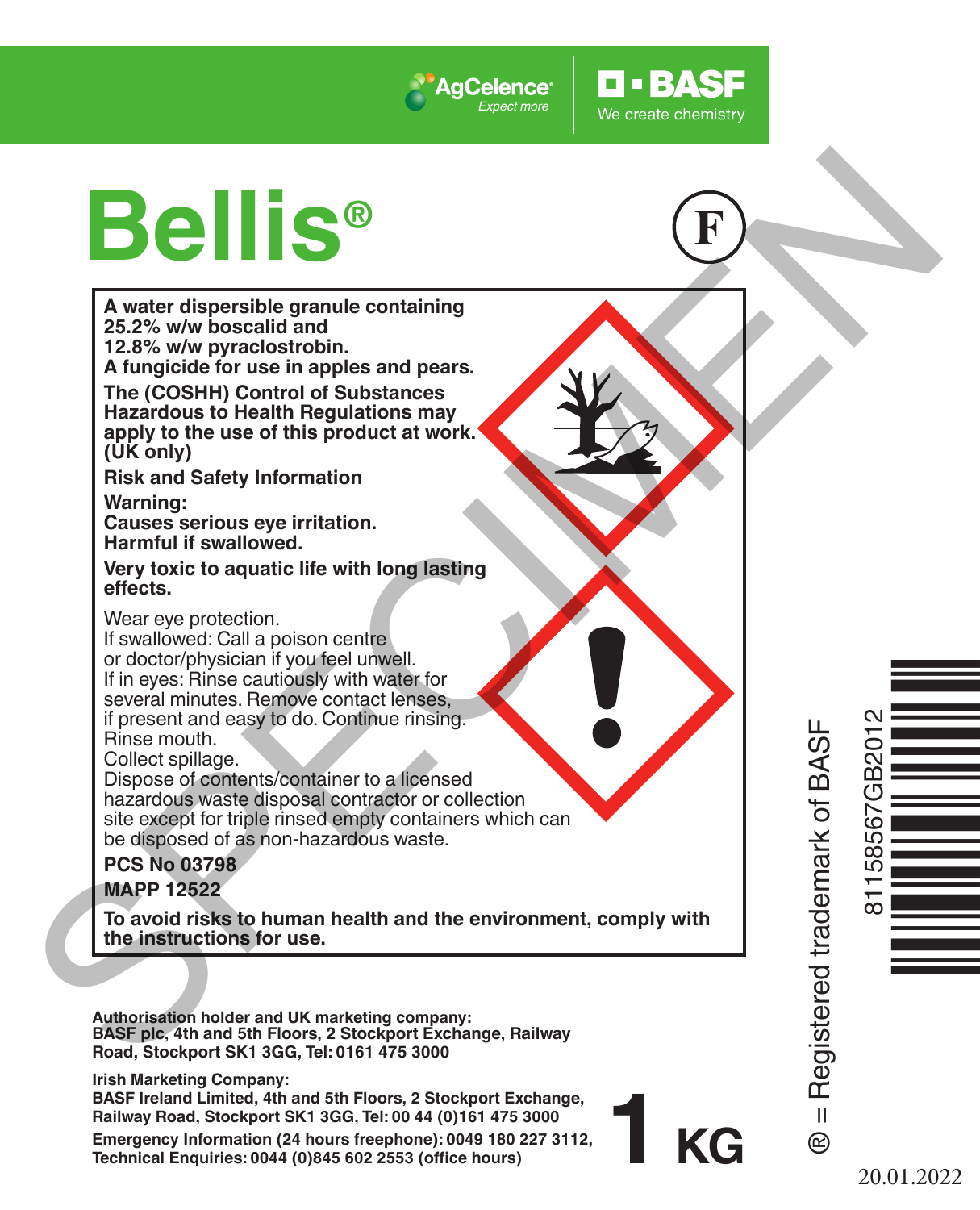# **SAFETY PRECAUTIONS**

# **Operator protection**

Engineering control of operator exposure must be used where reasonably practicable in addition to the following personal protective equipment:

WEAR SUITABLE PROTECTIVE GLOVES when handling the product, or handling contaminated surfaces.

WEAR SUITABLE PROTECTIVE CLOTHING (COVERALLS) AND SUITABLE PROTECTIVE GLOVES when applying by hand held equipment.

However, engineering controls may replace personal protective equipment if a COSHH assessment shows they provide an equal or higher standard of protection.  $(11K$  only)

WHEN USING DO NOT EAT, DRINK OR SMOKE

AVOID ALL CONTACT BY MOUTH.

WASH HANDS before meals and after work.

IF YOU FEEL UNWELL, seek medical advice immediately (show the label where possible).

IF SWALLOWED, seek medical advice immediately and show this container or label.

## **Environmental protection**

Do not contaminate water with the product or its container. Do not clean application equipment near surface water.

Avoid contamination via drains from farmyards and roads.

To protect aquatic organisms respect an unsprayed buffer zone of 40m to surface water bodies.

DO NOT ALLOW DIRECT SPRAY from broadcast air-assisted spraying equipment to fall within 40 m of the top of the bank of a static or flowing water body, unless a Local Environmental Risk Assessment for Pesticides (LERAP - UK only) permits a narrower buffer zone, or within 5 m of the top of a ditch which is dry at the time of application. Aim spray away from water.

This product qualifies for inclusion within the Local Environmental Risk Assessment for Pesticides (LERAP) scheme (UK only) for broadcast air-assisted sprayers. Before each spraying operation from a broadcast air-assisted sprayer, either a LERAP must be carried out in accordance with CRD published guidance or the statutory buffer zone must be maintained. The results of the LERAP must be recorded and kept available for inspection for three years. In additional procedure and procedure equipment.<br>
WEAR SUITABLE PROTECTIVE GLOVES when handling the product, or handling<br>
WEAR SUITABLE PROTECTIVE GLOVES when applying by hard held equipment. If<br>  $\sim$  PROTECTIVE GLOVES whe

# **Storage and disposal**

DO NOT RE-USE CONTAINER for any purpose.

KEEP AWAY FROM FOOD, DRINK AND ANIMAL FEEDING STUFFS. KEEP OUT OF REACH OF CHILDREN.

RINSE CONTAINER THOROUGHLY by using an integrated pressure rinsing device or manually rinsing three times. Add washings to sprayer at time of filling and dispose of safely.

Store in a suitable pesticide store. Keep dry and protect from frost.

**This product is approved under S.I. (as amended) No.159 of 2012 (Ireland only).**

**This label is compliant with the CPA Voluntary Initiative Guidance (UK only)**

LERAP

Voluntary Initiative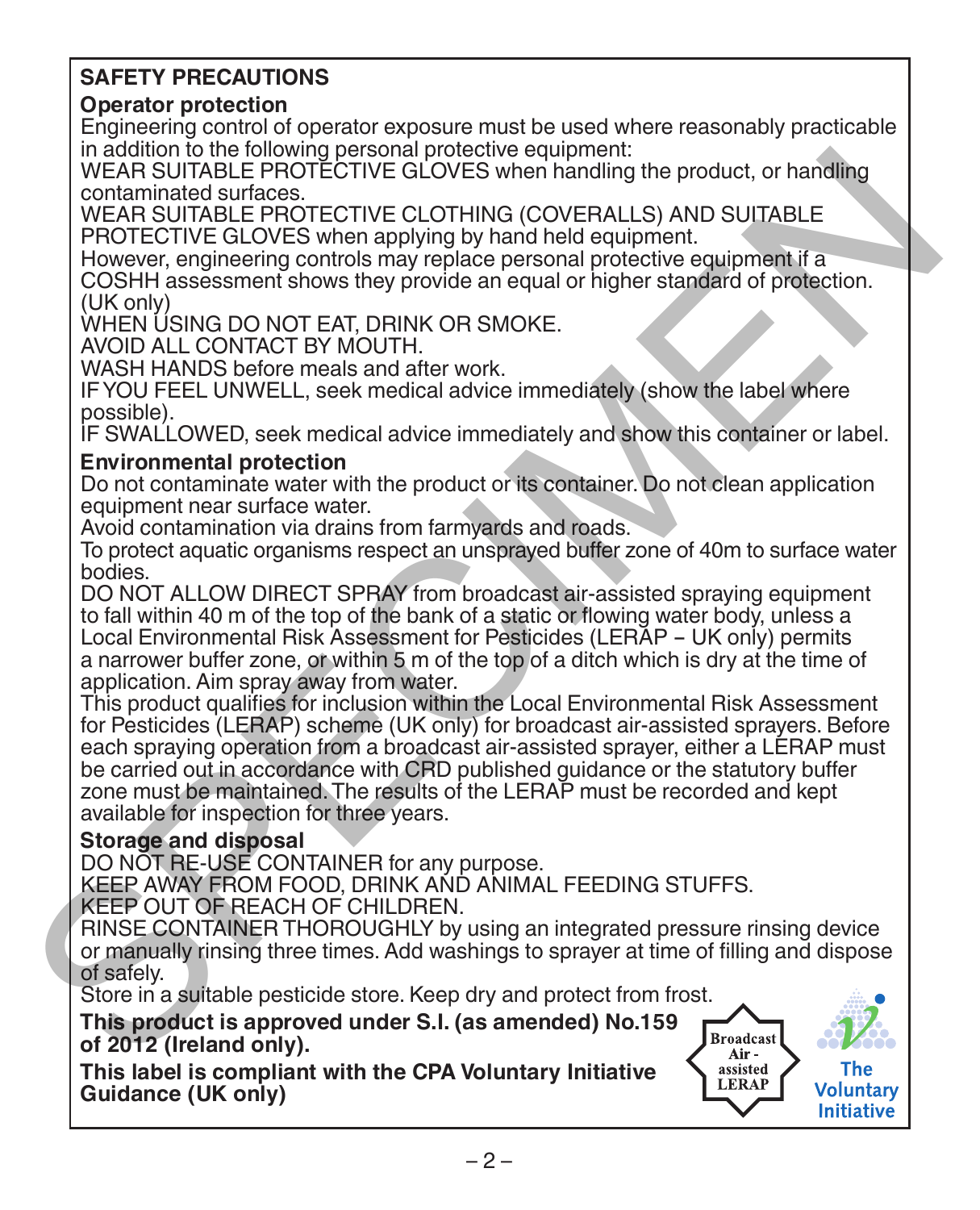# **IMPORTANT INFORMATION**

# **FOR USE ONLY AS AN HORTICULTURAL FUNGICIDE, as directed below:**

| <b>Crops</b>        | Maximum individual Maximum number of<br>dose | treatments | Latest time of<br>application |
|---------------------|----------------------------------------------|------------|-------------------------------|
| Apples and<br>pears | 0.8kg/ha                                     | 4 per year | 7 days before<br>l harvest    |

#### **Other specific restrictions**

A minimum interval of 10 days must be observed between applications to apples and pears.

**READ THE LABEL BEFORE USE. USING THIS PRODUCT IN A MANNER THAT IS INCONSISTENT WITH THE LABEL MAY BE AN OFFENCE. FOLLOW THE CODE OF PRACTICE FOR USING PLANT PROTECTION PRODUCTS.** The and C.Skg/ha Tealments<br>
Apples and C.Skg/ha Team Team of the Construction<br>
A Conservation of the Conservation of the Conservation of the READ THE LABEL BEFORE USE. USING THIS PRODUCT IN A MANNER<br>
THAT IS INCONSISTENT W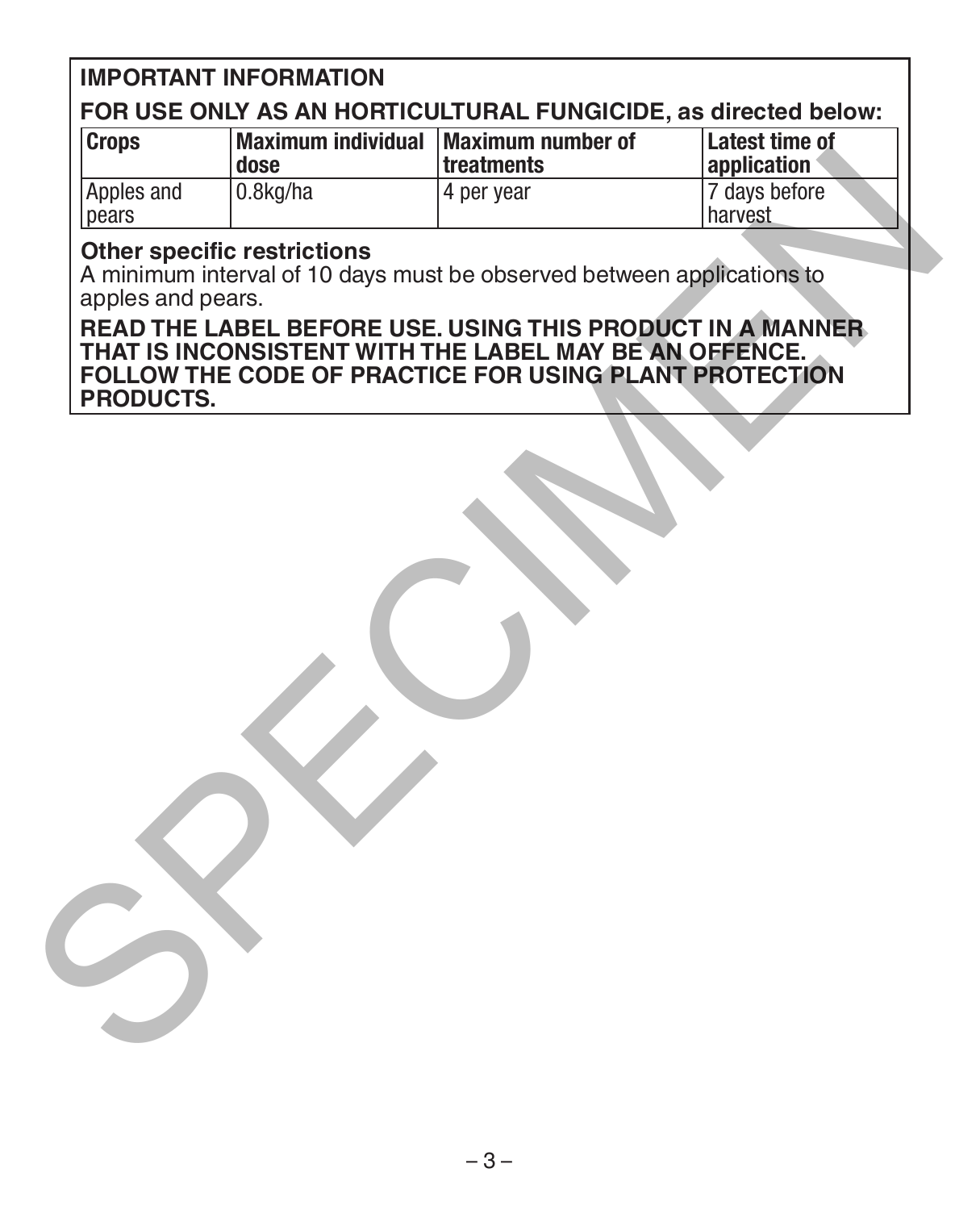# **DIRECTIONS FOR USE**

IMPORTANT: This information is approved as part of the Product Label. All instructions within this section must be read carefully in order to obtain safe and successful use of this product.

## **Restrictions/Warnings**

#### **Processed Crops**

CONSULT PROCESSORS BEFORE USE; Effects of treatment on fruit preservation (jam, juice, canned) and on fermentation (cider and perry production) have not been fully assessed.

## **For Professional Use Only.**

#### **Disease Control**

Bellis is a protectant and systemic fungicide for the control of apple scab (*Venturia inaequalis*) and powdery mildew (*Podosphaera leucotricha*) in apples and scab control in pears (*Venturia pirina*). When used as the final 2 sprays in a fungicidal spray programme, Bellis will provide reduction of storage rots caused by *Gloeosporium, Alternaria, Botrytis* and *Penicillium* species in apples and pears this product.<br> **Processed Crops**<br> **Processed Crops**<br> **Processed Crops**<br> **Processed Crops**<br>
CONSULT PROCESSORS BEFORE USE; Effects of treatment on fruit preservation<br>
(am, julie is a protectant and systemic fungicide for th

**Resistance GROUP 7 11 FUNGICIDES**

In order to minimise risk of resistance development, Bellis should be used in a programme with products of different cross-resistant group.

Bellis contains pyraclostrobin (a QoI inhibitor) and boscalid (SDHI carboxamide). A maximum of four applications of Bellis (or other QoI products) per year can be applied where the total number of applications is twelve or more. Where the total number of fungicidal treatments to crops is less than twelve, the maximum number of treatments with Bellis or other QoI products should be three.

Do not use more than two consecutive applications of Bellis.

Blocks of two applications of Bellis must be separated by a minimum of two applications of a fungicide from a different cross-resistant group.

## **Crops**

For use in apples and pears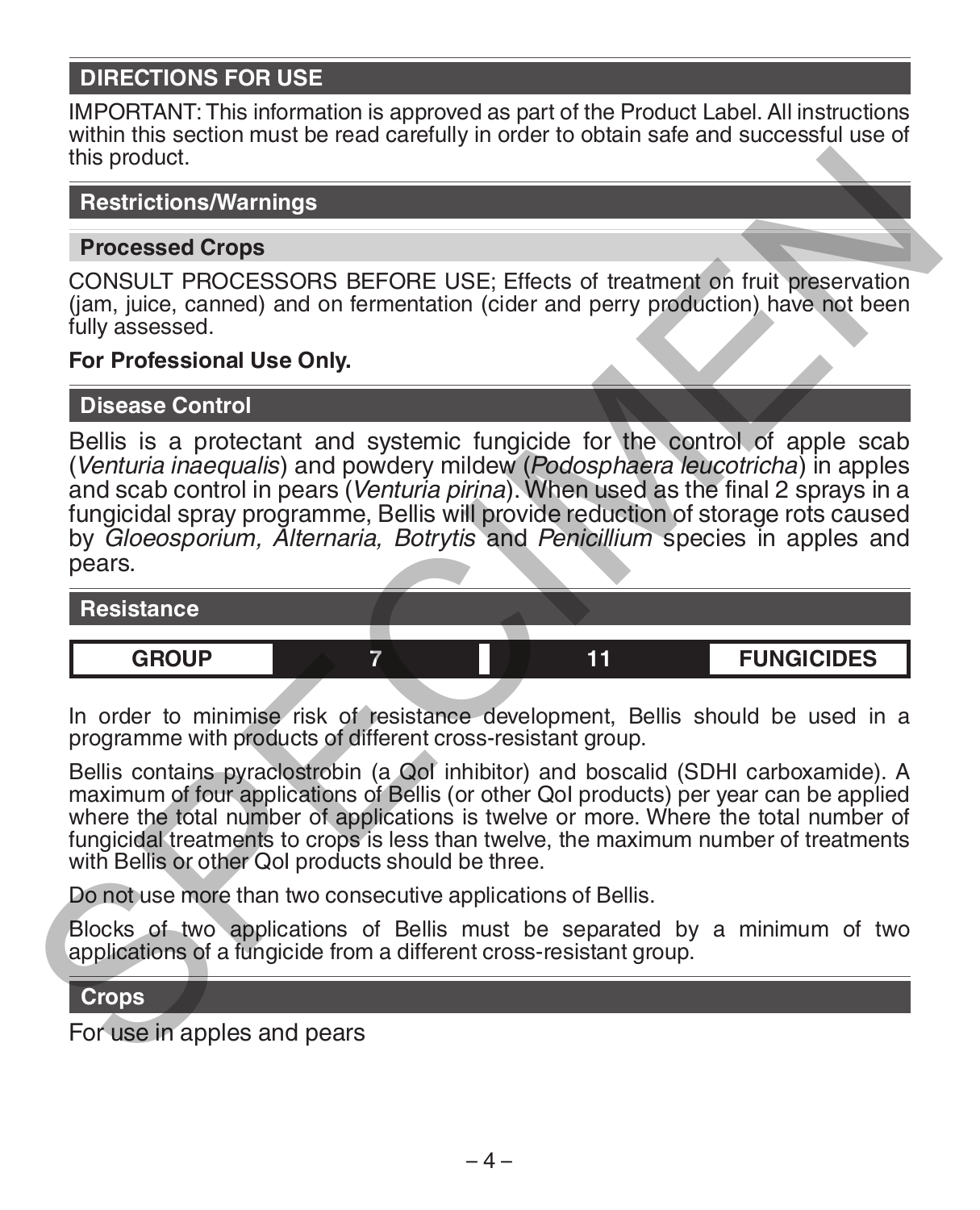#### **Time of Application**

For optimum results apply Bellis as a protectant spray from bud burst and repeat at 10-14 day intervals. Use a maximum of three applications per year, except where the spray programme includes twelve or more fungicide applications - when a maximum of four applications per year of Bellis may be used. A minimum of 7 days must elapse between the last spray and harvest.

# **Rate of Application**

Apply Bellis at 0.8 kg of product per hectare in a water volume of 300 – 1500 litres of water per hectare.

# **Mixing and Spraying**

Apply as a MEDIUM spray as defined by BCPC.

Half fill the spray tank with clean water and start agitation. Slowly add in the required amount of product. Rinse empty containers and add rinsings to the spray tank. Add the remainder of the water and continue agitation until spraying is complete.

Water volumes should be based on the size of the trees and leaf area at application. and sufficient to ensure good coverage.

The water volume should not exceed 1500 litres of water per hectare.

## **The following does not form part of the product label under Irish S.I. No. 159 of 2012 or under the Plant Protection Product Regulations 2005**

With many products there is a general risk of resistance developing to the active ingredients. For this reason a change in activity cannot be ruled out. It is generally impossible to predict with certainty how resistance may develop because there are so many crop and use connected ways of influencing this. We therefore have to exclude liability for damage or loss attributable to any such resistance that may develop. To help minimise any loss in activity the BASF recommended rate should in all events be adhered to.

Numerous, particularly regional or regionally attributable, factors can influence the activity of the product. Examples include weather and soil conditions, crop plant varieties, crop rotation, treatment times, application amounts, admixture with other products, appearance of organisms resistant to active ingredients and spraying techniques. Under particular conditions a change in activity or damage to plants cannot be ruled out. The manufacturer or supplier is therefore unable to accept any liability in such circumstances. All goods supplied by us are of high grade and we believe them to be suitable, but as we cannot exercise control over their mixing or use or the weather conditions during and after application, which may affect the performance of the material, all conditions and warranties, statutory or otherwise, as to the quality or fitness for any purpose of our goods are excluded and no responsibility will be accepted by us for any damage or injury whatsoever arising from their storage, handling, application or use; but nothing should be deemed to exclude or restrict any liability upon us which cannot be excluded or restricted under the provisions of the Unfair Contract Terms Act 1977 or any similar applicable law. spay programme includes twelve or more functions a when a maximum of<br>blour applications per year of Bellis may be used. A minimum of 7 days must elapse<br>between the last spay and alavest.<br> **Rate of Application**<br> **Rate of Ap**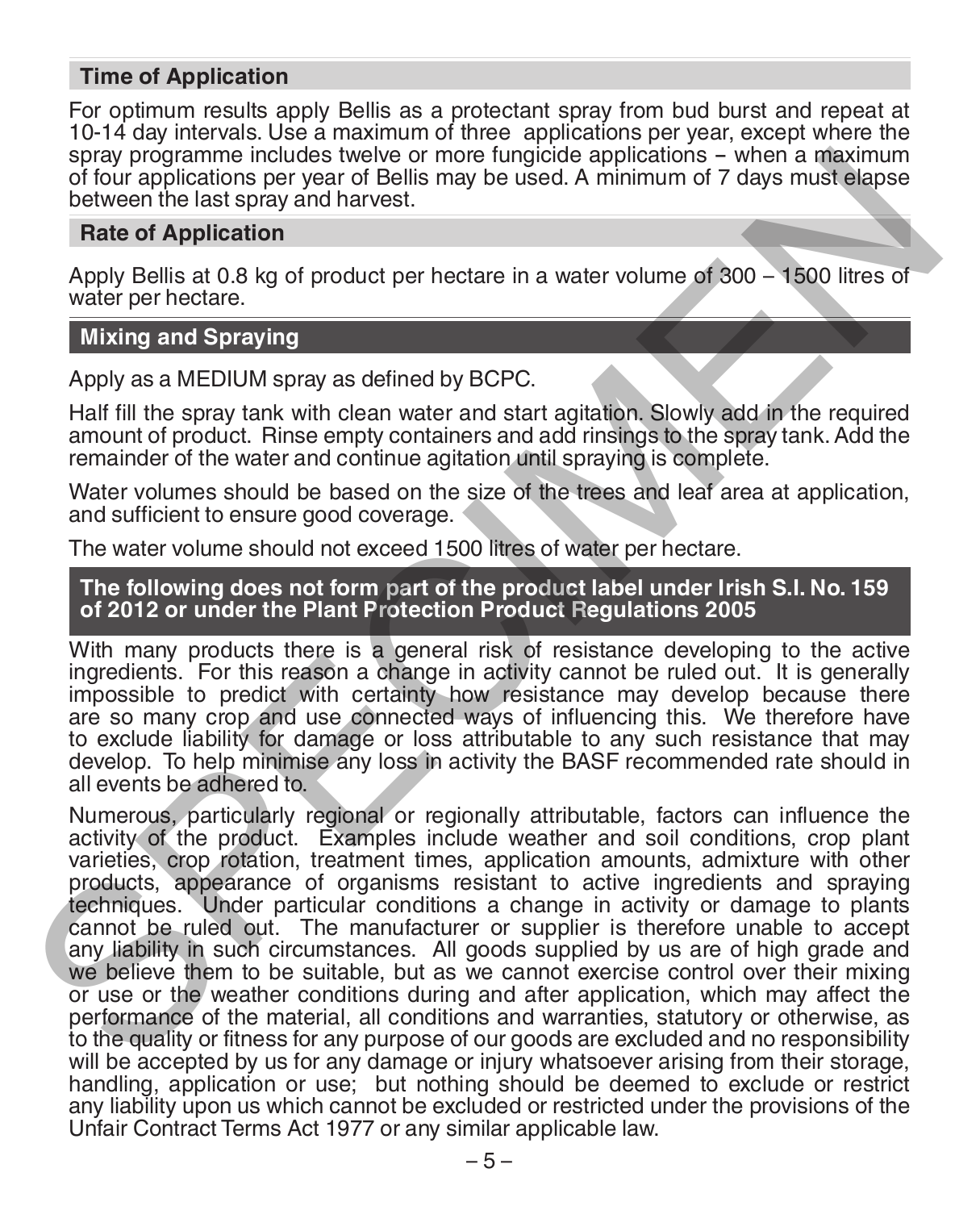# **Section 6 of the Health and Safety at Work Act**

## **Additional Product Safety Information**

This product is approved under S.I. (as amended) No.159 of 2012 (Ireland only).

The information on this label is based on the best available information including data from test results.

## **UK Safety Data Sheet**

To access the Safety Data Sheet for this product scan the QR code or use the weblink below:



agricentre.basf.co.uk/Bellis/MSDS

Alternatively, contact your supplier.

## **Ireland Safety Data Sheet**

To access the Safety Data Sheet for this product scan the QR code or use the weblink below:



agricentre.basf.ie/Bellis-IE/MSDS Alternatively, contact your supplier.